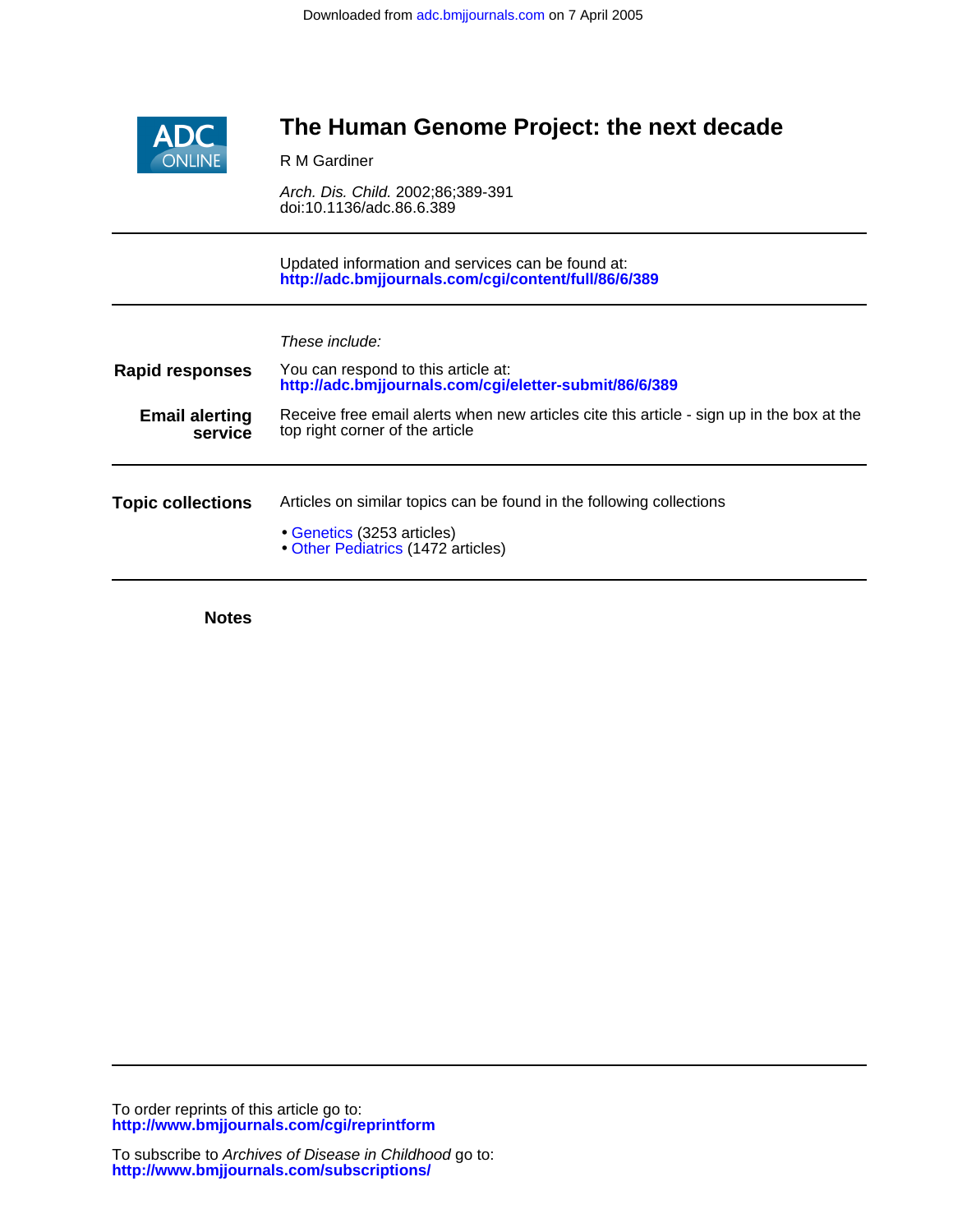## **LEADING ARTICLE** 389

**Genetics** 

# The Human Genome Project: the next decade

...................................................................................

## R M Gardiner ...................................................................................

Towards a molecular understanding of common childhood diseases

A draft version of the complete<br>human genome sequence was<br>published early in 2001. This was human genome sequence was published early in 2001. This was the culmination of both public and privately funded efforts initiated a decade ago. The new landscape of the genome contained several surprises, including the relatively small number of genes, 30–40 000, required to make a human. Attention has now shifted towards annotating the genome by assigning function to all the genes, and characterising human genetic variation manifested as single nucleotide polymorphisms (SNPs). The latter should allow the genetic basis of common disorders with "complex" inheritance to be elucidated.

Ten years ago I wrote a review for this journal entitled "The human genome: a prospect for paediatrics".<sup>1</sup> In doing so a well known Goldwynism was ignored: "Never make predictions, especially about the future". From today's perspective the predictions in that article seem, however, rather cautious. The major goals of the Human Genome Project (HGP) which had just been initiated have been attained ahead of schedule and the molecular genetic analysis of rare human diseases continues to generate new biological insights of extraordinary depth. Yet for the paediatrician dealing with the daily round of childhood diseases the impact remains negligible, and it is true that our present knowledge of the human genome resembles a gigantic "parts" list in which at least half of the items have a catalogue number but no assigned function. So how has this project progressed so fast, where do we stand now, and what of the next one or two decades?

#### THE HUMAN GENOME PROJECT (HGP): THE PAST 10 YEARS

The HGP was launched in September 1990 with a projected completion date of 2005. The idea that sequencing the entire human genome might be a worthwhile endeavour arose in the mid 1980s, about a decade after Frederick Sanger and others introduced methods for sequencing DNA. This proposal sparked a fierce debate. Critics argued that it would be a

mindless factory project siphoning research funds away from hypothesis driven research, that most of the sequence was "junk" of little biological interest, and that the sheer size of the human genome precluded its completion within a reasonable time frame without entirely new methodology.

The project was launched despite opposition and most of these fears have proved unfounded. Although completion of the sequence remained the ultimate goal, the project always encompassed wider aims and the creation of genetic and physical maps represented an essential preliminary to large scale sequencing. Most importantly it also included the sequencing of several model organisms and funding for the development of bioinformatics and research on the ethical, legal, and social implications of the project.

Genomes of increasing size and complexity were completed in rapid succession. The first genome of a living organism, *Haemophilus influenzae*, was sequenced in 1995, and those of baker's yeast (*Saccharomyces cerevisiae*), the round worm (*Caenorhabditis elegans*), fruit fly (*Drosophila melanogaster*), and mustard weed (*Arabidopsis thaliana*) followed in rapid succession between 1996 and 2000. The last three of these have genomes of around 100 million base pairs, roughly equivalent to that of a medium sized human chromosome and just one thirtieth of the size of the entire human genome. Sequences of the two smallest human chromosomes were published in late 1999 and of course the complete "draft" of the human genome early in 2001. Competition between private and public sequencing efforts generated acrimony but spurred progress, and was a factor in the sequence being completed ahead of schedule.

#### THE LANDSCAPE OF THE HUMAN GENOME

The papers published simultaneously in two leading scientific journals<sup>23</sup> represent a milestone in biology and provided some fascinating new insights into the genetic blueprint of man. In this brief review, there is space to consider three of these: the architecture of the genome, the total number of human genes and their functions, and the comparisons which are now possible between human genes and those of other fully sequenced organisms.

#### Genome architecture: freeloaders and fossils

It was already known that protein coding sequences accounted for just 1.5% of the genome and that introns accounted for a further 24%. It is now clear that an unprecedented proportion, more than half, of the human eukaryotic genome consists of repeat sequences, the majority of which are so called transposable elements or transposons. It seems likely that most of these repeats are simply parasitic, selfish DNA elements, "freeloaders" that use the genome as a convenient host. Moreover, in humans most of these parasitic DNA repeats are very ancient and enfeebled. By contrast, the mouse genome has younger, actively reinserting sequences but they comprise a much smaller fraction of the genome. Is the human genome just lackadaisical about cleaning out these relics or do they serve some useful purpose? There is evidence that repeat sequences may have some positive effects, for example, in shaping the evolution of the genome and in creating new genes.

#### Chromosomal architecture: variation in gene density and transcriptional activity

It is now possible to generate a provisional "human transcriptome map" which reveals the gene expression profiles for any chromosomal region in various tissue types. This shows a striking tendency of highly expressed genes to cluster in specific chromosomal regions of high gene density. It is also apparent that whole chromosomes may differ in these respects. Chromosome 19 is packed with genes at an average of 23 per megabase, whereas chromosome 13 is gene poor at just five genes per megabase. Interestingly the three chromosomes responsible for most constitutional trisomies, 13, 18, and 21 all show low gene density and low gene expression. Presumably this accounts for the non-lethal effects of an extra copy of these chromosomes.

#### Gene number: not so many

The total number of human genes remains uncertain, but has been revised downwards from upper estimates of 150 000 to 30–40 000. Should this be regarded as a blow to our speciocentric

Abbreviations: HGP, human genome project; LD, linkage disequilibrium; SNP, single nucleotide polymorphism

........................................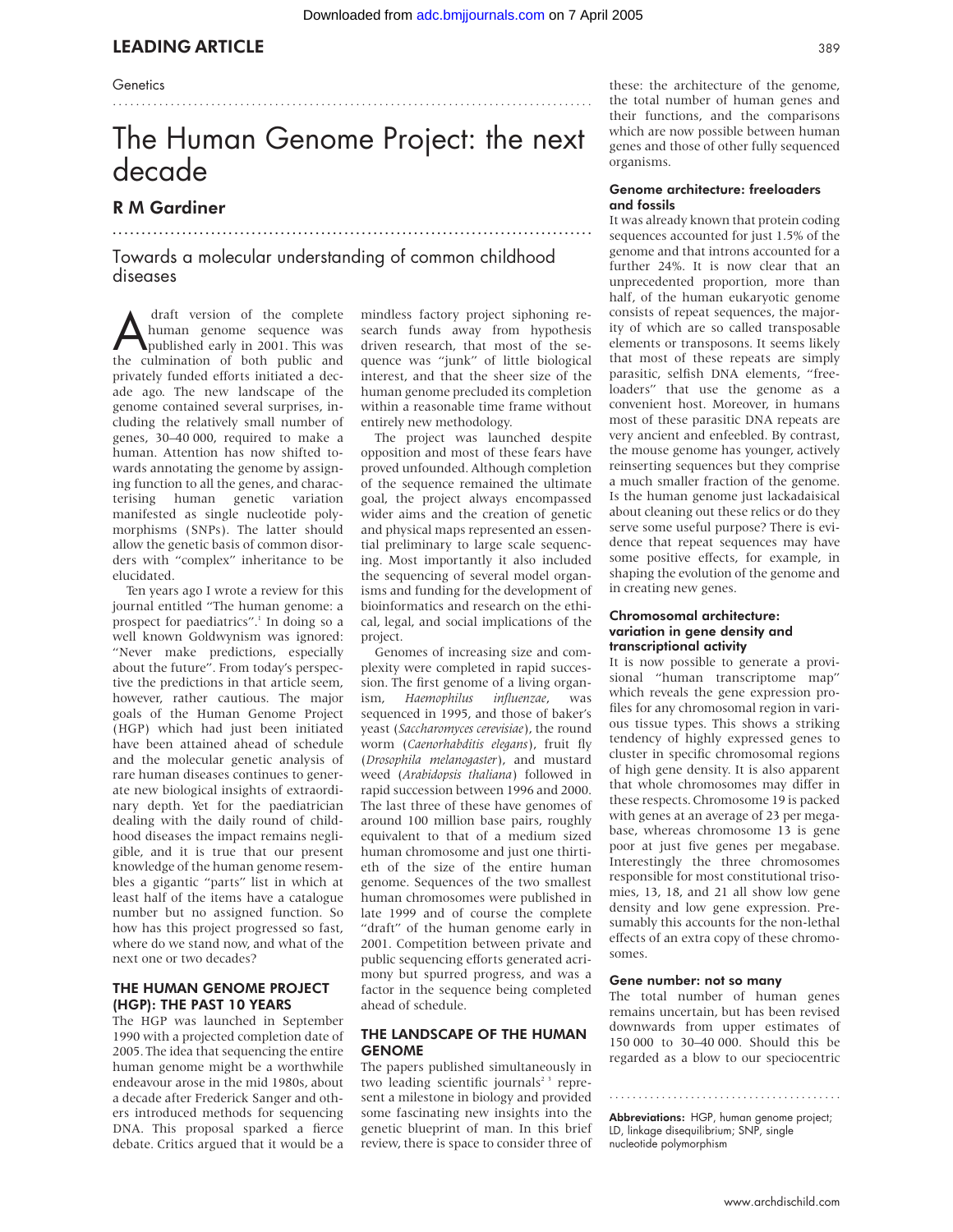view of the biological world? This number of coding genes compares with 6000 for yeast, 13 000 for the fruit fly, 18 000 for the round worm, and 26 000 for a humble plant, the mustard weed.

It seems likely that the number will be revised upwards. Finding human genes is a difficult task, even with sequence in hand. Methods for gene prediction depend on looking for signatures of gene structure such as open reading frames, homologies to sequences of human genes, and evidence that a DNA sequence is expressed as messenger RNA. Long introns and rare transcripts make some genes difficult to detect and these may comprise the so called "dark matter" of undiscovered genes.

However, it is clear that the relation between gene number and biological complexity is not linear and the n value paradox may be more apparent than real. For example, taking a trivial mathematical model of biological complexity in which complexity is defined as the number of possible transcriptome states and a gene is either ON or OFF, a genome with n genes can encode  $2<sup>n</sup>$  states. On this basis, an extra 10 000 genes provides 2<sup>10000</sup> extra states, a vast number, which certainly allows human beings to consider themselves superior to worms.

#### Gene complement and structure

It is also now possible to compare the nature and structure of human genes with those of other organisms with sequenced genomes. It is clear that most of our genes come from the distant evolutionary past. Genes involved in basic cellular functions, such as DNA replication and transcription, have evolved only once and remained fixed. Only about 10% of the protein families in our genome are specific to vertebrates. Human proteins are built from more domains and new combinations of domains, new architectures using old bricks. However, certain gene families do appear to have expanded in vertebrates. Some subserve vertebrate specific functions such as blood clotting or the acquired immune response. Others provide increased general capabilities such as genes for signalling, apoptosis, or control of gene transcription. The human genome is particularly rich in Zinc finger genes.

It is also clear that individual human genes encode a much wider repertoire of proteins, on average three or four, by mechanisms such as alternative splicing.

#### FUTURE PROSPECTS

If we fast forward to 2010, or even 2020, what changes can we expect in biology and medicine of special relevance to paediatricians? In the field of genomics the immediate challenges include completion of the human genome sequence,

annotation of the genome, and characterisation of the pattern and extent of human genetic variation. At the present time the genomes of about three dozen organisms, most of those single cell microbes, have been completely sequenced. Model organisms next in line for complete sequencing include the mouse and zebrafish, and by 2020 it is anticipated that 1000 complete genomes will be in hand. In parallel however, interest is inevitably shifting already from genomics to proteomics.

In paediatrics the dissection of the molecular basis of rare Mendelian and chromosomal disorders will continue apace. More important perhaps, for the general paediatrician, is the prospect of understanding common early onset disorders with "complex" inheritance. These include asthma, type 1 diabetes mellitus, and the epilepsies, but also surgical abnormalities such as cleft lip and palate and pyloric stenosis, and the behavioural phenotypes of autism and attention deficit hyperactivity disorder. Of course, the leap from understanding to effective intervention is even more difficult, but at least a start will have been made. A selection of these themes are considered in more detail.

#### The human genome: annotation and characterising variation

So called annotation of the human genome remains a huge task. Not only must all the genes be identified, but functions must be assigned to the proteins they encode. As the final sequence is assembled the computer programs used to predict the presence of a gene will come closer to identifying a complete inventory, but their inherent limitations render this a difficult task as positional cloners searching through large genomic regions harbouring a disease gene already know.

Preliminary analysis of the predicted human protein coding genes has allowed functions to be tentatively assigned to about 50% of the putative gene products. Of 26 588 predicted human proteins, the most common molecular functions are transcription factors (1850, 6%) and nucleic acid enzymes (2308, 7.5%). Other highly represented functions include receptors, kinases, and hydrolases. There are 406 ion channels and 533 transporters. But there are 12 809 predicted proteins of unknown function. Some of these may represent false positive gene predictions but the rest remind us of how much remains to be discovered about the basic biology of man.

The second great task is the detailed characterisation of human genetic variation. On average, the genomes of two human individuals are 99.9% identical. The 0.1% which differs is what makes us individuals rather than clones. Most of the variation is represented by alterations at single nucleotides. A single nounced SNiP), is defined as a single base pair in genomic DNA at which different alleles (bases) exist in normal individuals in some populations, with the minor allele frequency greater than 1%. The SNPs are likely to include the allelic variation that accounts for common disease traits (see below).

A massive effort is now in progress to characterise human genetic variation and create a SNP map of the human genome. A particular SNP may or may not influence the phenotype, depending on its nature and location. For example, a SNP in a coding region (cSNP) may alter an amino acid and a SNP in a regulatory region may alter gene expression. Most SNPs are however in introns or intergenic regions and are assumed to be "neutral" in evolutionary terms. Identified SNPs are then used to create "haplotype" maps which reflect the phenomenon of linkage disequilibrium (LD). LD is the non-random occurrence of specific alleles at adjacent loci. When a base change first occurs it does so on a particular chromosome with particular haplotypes—pattern of alleles at adjacent SNPs. Over time, meiotic recombination and other factors erode the haplotypes until linkage equilibrium, or random association is established.

The extent and pattern of LD within the human genome and across human genes is just beginning to emerge.<sup>4</sup> Empirical data indicate that extensive blocks of LD are present, at least in the Northern European population, which create haplotypes between 25 and 100 Kb in length. This is good news for the analysis of "complex" disease (see below) and probably reflects a recent bottleneck in human evolutionary history. Moreover, it appears likely that it will be possible to identify a small number of SNPs, perhaps half a dozen, in the average human gene, which will allow the main haplotypes of that gene present in a given population to be determined.

#### Model organisms: mouse and zebrafish

At the top of the list of model organism genomes to be sequenced comes the humble mouse. This small, furry creature shared a last common ancestor with humans about 100 million years ago. Its genome is similar in size to the human and the gene complement is similar. A host of human disease genes have orthologues in mouse, and identification of genes causing many of the many naturally occurring mutant phenotypes known has often helped in isolation of the corresponding human disease gene. Many extended chromosomal regions have maintained the same genes in the same order, so called conserved synteny.